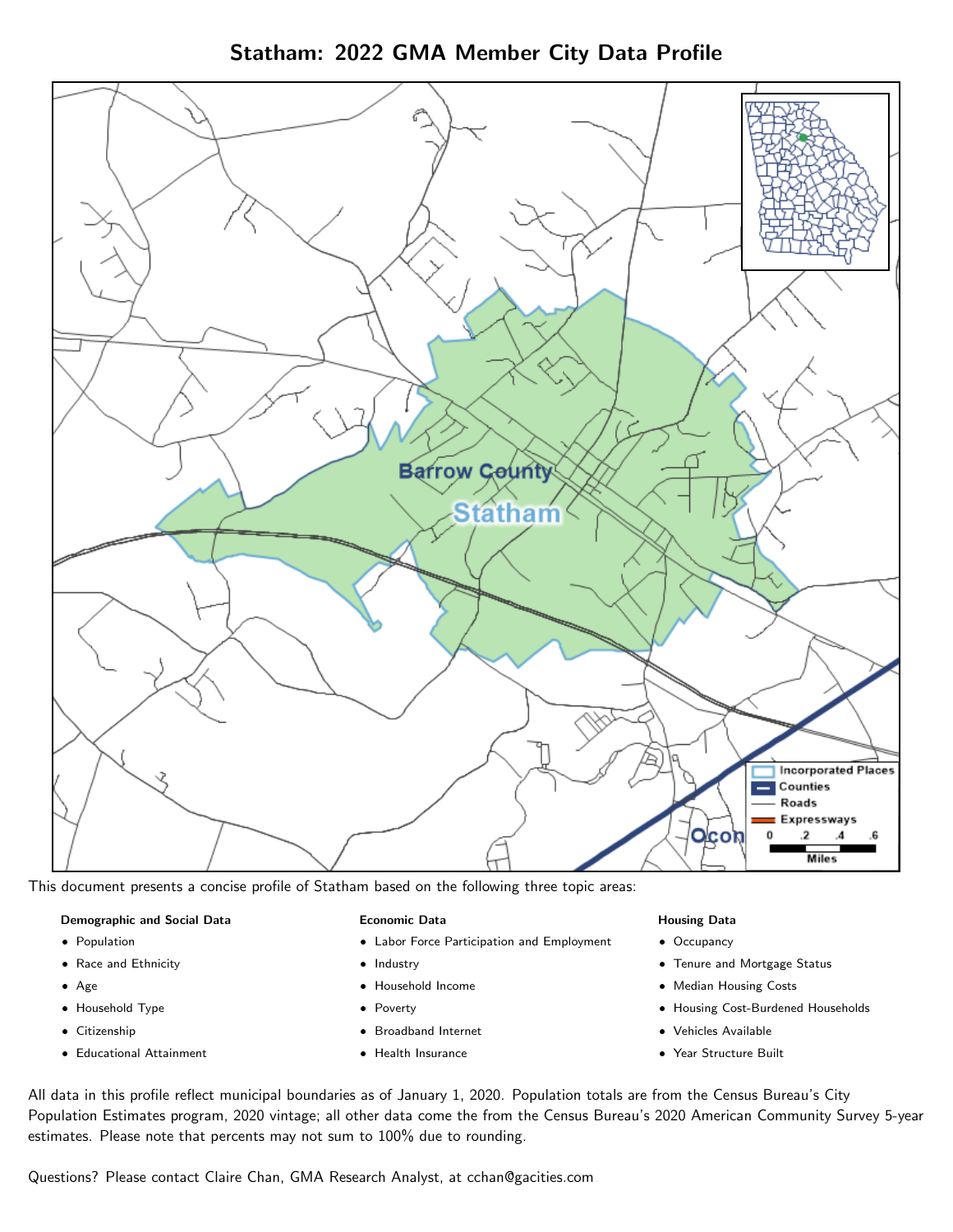# Statham: Demographic and Social



0% 2% 4% 6% 8% 10% 80-84 75-79 70-74 65-69 60-64 55-59 50-54 45-49 40-44 35-39 30-34 25-29 20-24 15-19 10-14 5-9 Under 5

Male **Female** 

85 and over

10% 8% 6% 4% 2%

### **Citizenship**

Age



Source: American Community Survey, 2020 5-year estimates, table B05002 Source: American Community Survey, 2020 5-year estimates, table B15002

#### Race and Ethnicity



Source: U.S. Census Bureau, City Population Estimates, 2020 vintage Source: American Community Survey, 2020 5-year estimates, table B03002

# Household Type



Source: American Community Survey, 2020 5-year estimates, table B01001 Source: American Community Survey, 2020 5-year estimates, table B11001

### Educational Attainment



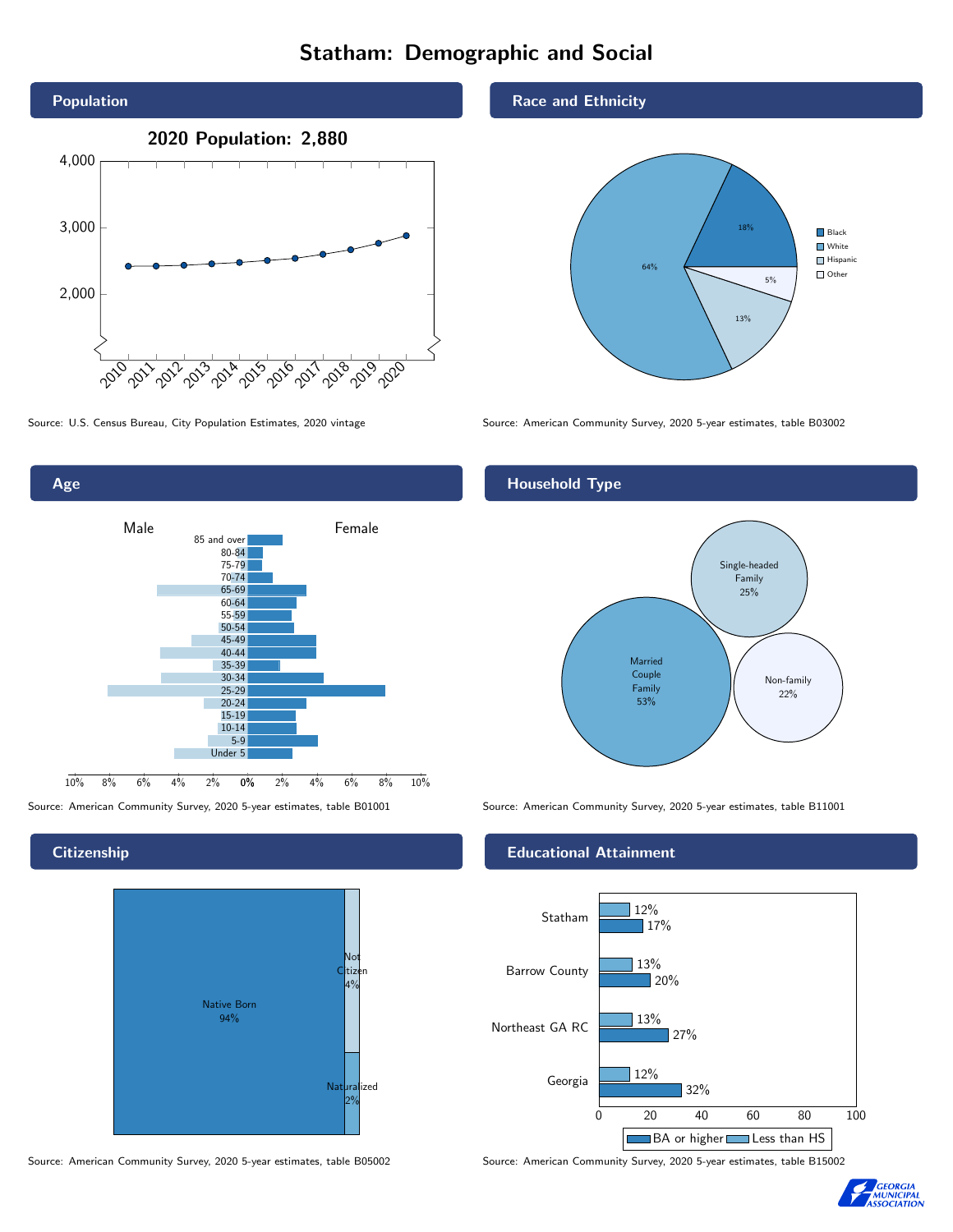# Statham: Economic



Source: American Community Survey, 2020 5-year estimates, table B23001 Note: Unemployment rate is based upon the civilian labor force.



Source: American Community Survey, 2020 5-year estimates, tables B19013 and B19025 Source: American Community Survey, 2020 5-year estimates, table B17010



Source: American Community Survey, 2020 5-year estimates, table B28002 Source: American Community Survey, 2020 5-year estimates, table B18135

#### Industry

| Agriculture, forestry, fishing and hunting, and mining      | $2\%$ |
|-------------------------------------------------------------|-------|
| Construction                                                | 14%   |
| Manufacturing                                               | 9%    |
| <b>Wholesale Trade</b>                                      | 7%    |
| Retail Trade                                                | 13%   |
| Transportation and warehousing, and utilities               | $1\%$ |
| Information                                                 | $1\%$ |
| Finance and insurance, real estate, rental, leasing         | 2%    |
| Professional, scientific, mgt, administrative, waste mgt    | 9%    |
| Educational services, and health care and social assistance | 30%   |
| Arts, entertainment, recreation, accommodation, food        | $1\%$ |
| service                                                     |       |
| Other services, except public administration                | $8\%$ |
| Public administration                                       | $1\%$ |

Source: American Community Survey, 2020 5-year estimates, table C24030

## Poverty



# **Health Insurance**